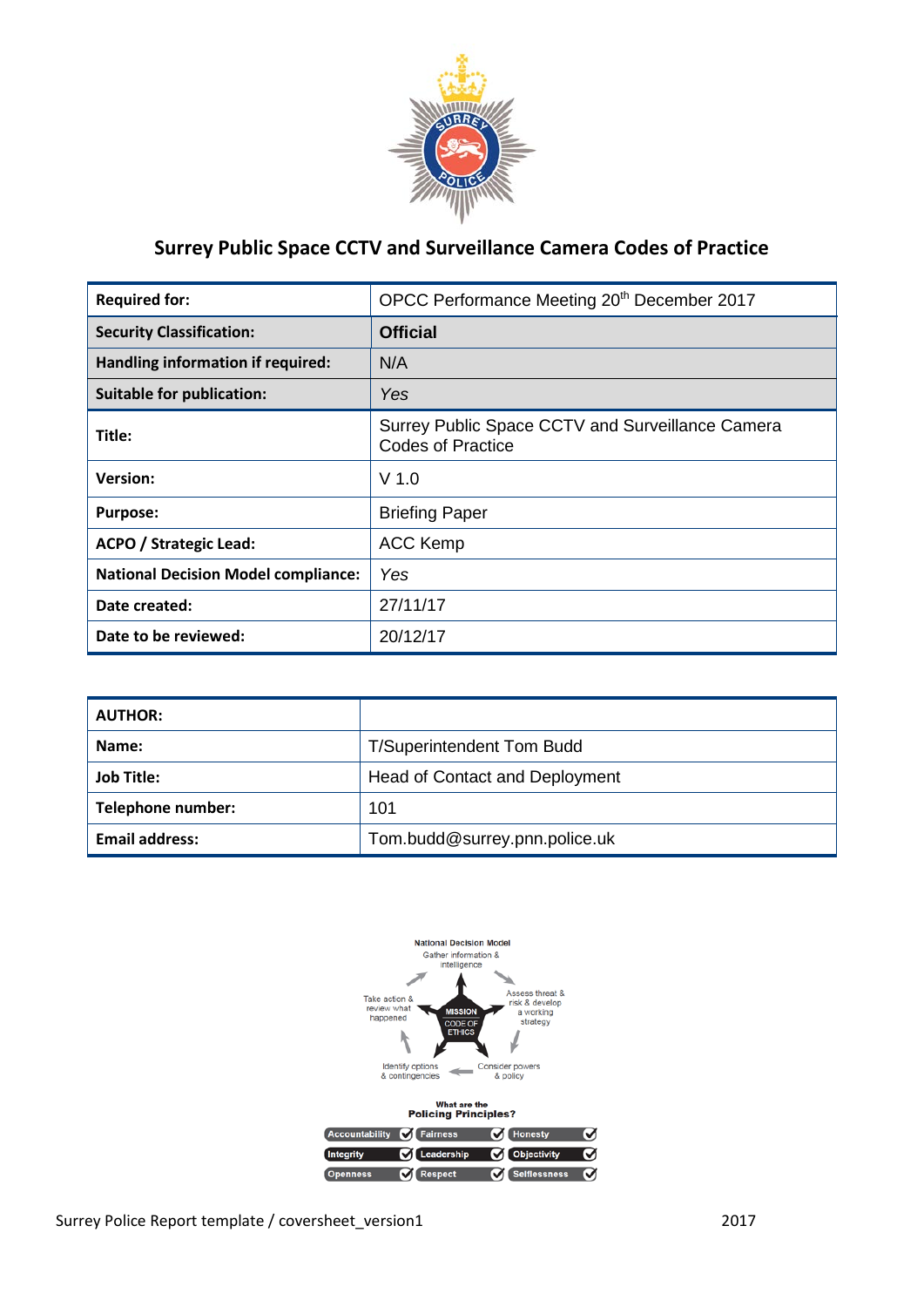## **1. Background**

- 1.1. The Surveillance Camera Code of Practice issued in 2012 relates to overt surveillance camera systems which are deployed in public spaces in England and Wales. Section 33(5) of the Protection of Freedoms Act 2012 (PoFA) provides that any chief officer of a police force in England and Wales is a relevant authority for the purposes of compliance with the provisions of the code.
- 1.2. The code is not a statutory obligation but guidance designed to safeguard public confidence in the legitimacy of CCTV systems. It sets out 12 guiding principles which cover the technical qualities and operation of systems, as well as the subsequent use, storage and security of the data collected.
- 1.3. Failure on the part of any person to act in accordance with any provision of the surveillance camera code does not of itself make that person liable to criminal or civil proceedings. The surveillance camera code is admissible in evidence in any such proceedings. A court or tribunal may, in particular, take into account a failure by a relevant authority to have regard to the surveillance camera code in determining a question in any such proceedings.
- 1.4. Surrey Police has recently undertaken a thorough review of CCTV within the county with the aim to produce a clear strategy for the future. There are challenges to achieving this, due to the fragmented nature of the current CCTV provision in the county, and the fact that Surrey Police are not the CCTV camera owners.
- 1.5. In July 2017 the governance for CCTV was centralised within the contact and deployment command.
- 1.6. The initial objective following the decision by Chief Officers to centralise the governance of CCTV, was to standardise working practices across the force in relation to CCTV viewing, and start to scope options with the local authorities around the future provision of CCTV in the county.

## **2. Content**

- 2.1. Public space CCTV operates across the Surrey Police area and is concentrated in the more urban areas. In about two thirds of the county the CCTV systems are owned and maintained by the respective local authorities but are operated and monitored by Surrey Police in Surrey Police premises. In the remaining third of the county the CCTV systems are either owned or operated solely by the local authority or an independent third party monitoring company.
- 2.2. On the 31st July 2017 the office of the Surveillance Camera Commissioner formally wrote to all relevant authorities (including chief constables). The letter highlighted the importance of compliance with the surveillance commissioner's codes of practice, and requested relevant authorities complete a self-assessment questionnaire around compliance and general system use.
- 2.3. The self-assessment was completed in conjunction with the relevant local authorities, who as the camera owners have responsibility for compliance against a number of principles of the code of practice.
- 2.4. Although there was a general level of compliance with the 12 principles of the code of practice. The self-assessments did identify some areas for improvement, and further highlighted the issues associated with the fragmented nature of the counties CCTV provision. The below table shows areas of responsibility for compliance against the 12 principles of the code of practice.

| Principle | Reigate<br><b>CCTV</b><br><b>SURPOL</b> | Reigate<br><b>Banstead</b><br>Council | <b>Mole</b><br><b>Valley</b><br>Council | Epsom<br>Borough CCTV<br>Council | Guildford<br><b>SURPOL</b> | Guildford  <br><b>Borough</b><br>Council | Farnham<br>Town<br>Council | <b>Woking</b><br><b>CCTV</b><br><b>SURPOL</b> | <b>Woking</b><br>Borough<br>Council | <b>Surrey</b><br><b>Heath</b><br><b>Borough</b><br>Council |
|-----------|-----------------------------------------|---------------------------------------|-----------------------------------------|----------------------------------|----------------------------|------------------------------------------|----------------------------|-----------------------------------------------|-------------------------------------|------------------------------------------------------------|
|           |                                         | YES                                   | <b>YES</b>                              | <b>YES</b>                       |                            | <b>YES</b>                               | <b>YES</b>                 |                                               | <b>YES</b>                          | <b>YES</b>                                                 |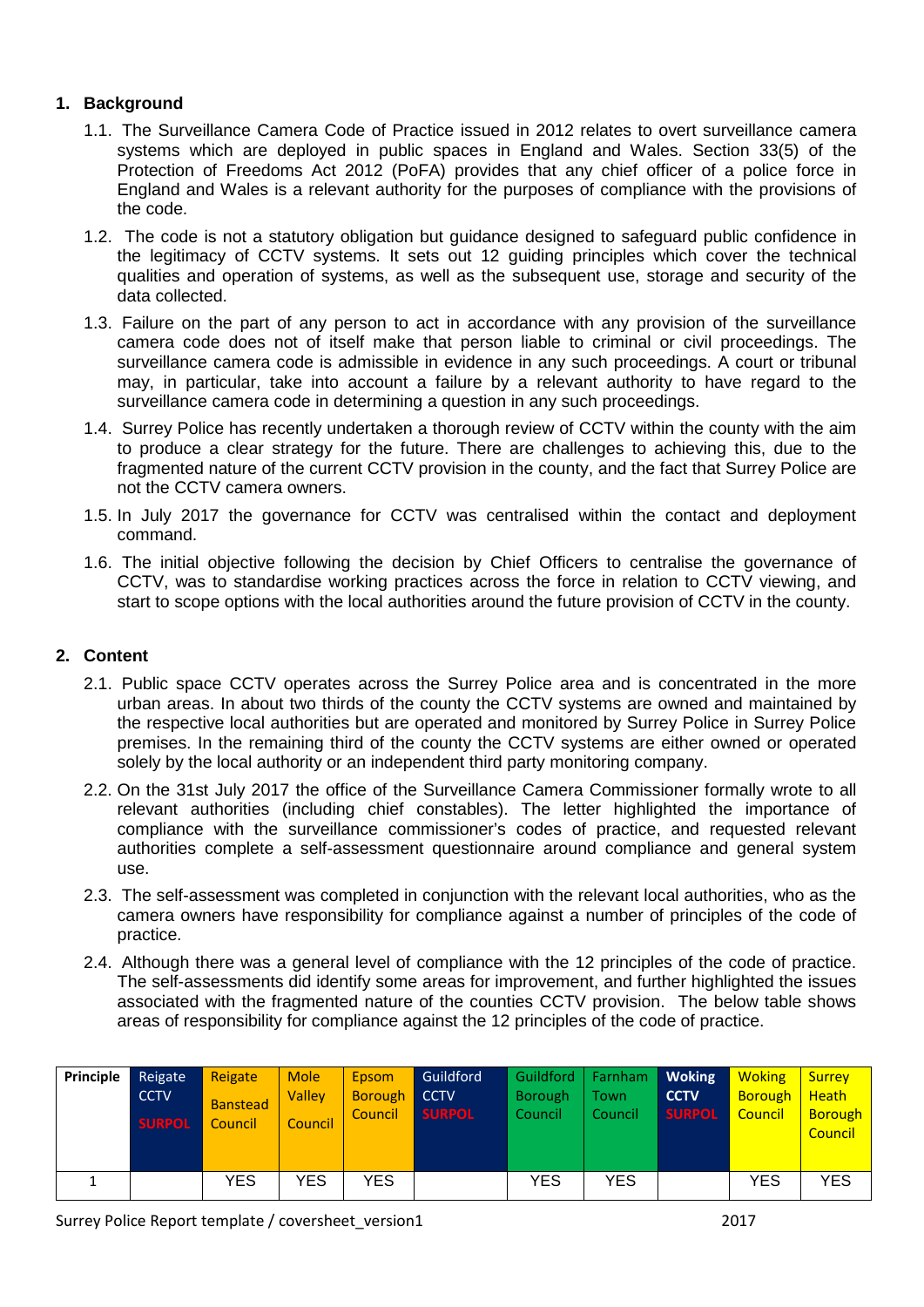| $\overline{2}$ |            | <b>YES</b> | <b>YES</b> | <b>YES</b> |            | <b>YES</b> | <b>YES</b> |            | <b>YES</b> | <b>YES</b> |
|----------------|------------|------------|------------|------------|------------|------------|------------|------------|------------|------------|
| 3              |            | <b>YES</b> | <b>YES</b> | <b>YES</b> |            | <b>YES</b> | <b>YES</b> |            | <b>YES</b> | <b>YES</b> |
| 4              | <b>YES</b> | <b>YES</b> | <b>YES</b> | <b>YES</b> | <b>YES</b> | <b>YES</b> | <b>YES</b> | <b>YES</b> | <b>YES</b> | <b>YES</b> |
| 5              |            | <b>YES</b> | <b>YES</b> | <b>YES</b> |            | <b>YES</b> | <b>YES</b> |            | <b>YES</b> | <b>YES</b> |
| 6              | <b>YES</b> |            |            |            | <b>YES</b> |            |            | <b>YES</b> |            |            |
| $\overline{7}$ | <b>YES</b> | <b>YES</b> | <b>YES</b> | <b>YES</b> | <b>YES</b> | <b>YES</b> | <b>YES</b> | <b>YES</b> | <b>YES</b> | <b>YES</b> |
| 8              |            | <b>YES</b> | <b>YES</b> | <b>YES</b> |            | <b>YES</b> | <b>YES</b> |            | <b>YES</b> | <b>YES</b> |
| 9              |            | <b>YES</b> | <b>YES</b> | <b>YES</b> |            | <b>YES</b> | <b>YES</b> |            | <b>YES</b> | <b>YES</b> |
| 10             |            | <b>YES</b> | <b>YES</b> | <b>YES</b> |            | <b>YES</b> | <b>YES</b> |            | <b>YES</b> | <b>YES</b> |
| 11             |            | <b>YES</b> | <b>YES</b> | <b>YES</b> |            | <b>YES</b> | <b>YES</b> |            | <b>YES</b> | <b>YES</b> |
| 12             | <b>YES</b> |            |            |            | <b>YES</b> |            |            | <b>YES</b> |            |            |

- 2.5.Compliance with the code of practice in Runnymede, Spelthorne and Elmbridge is the sole responsibility of the borough councils or third part monitoring company. Surrey Police are not involved in the running of these systems. There is no public space CCTV system in Tandridge.
- 2.6. On 22nd September Surrey Police hosted a CCTV stakeholders summit at Mount Browne, the event was well attended, and a first opportunity to hear the views in relation to key stakeholders' positions and aspirations around the future of CCTV in the county.
- 2.7. It was clear from the summit that some CCTV stakeholders are in very different positions in relation to CCTV, and there are a number of conflicting views and priorities.
- 2.8. Options discussed at the summit and currently being scoped are around the feasibility of forming a central CCTV partnership similar to Sussex, and the possibility of some borough councils taking over the monitoring of their CCTV systems. A number of key stakeholders volunteered to be part of a working group to progress this piece of work.
- 2.9. Much of Surrey's existing CCTV camera system is becoming outdated and still uses analogue technology, as part of any future CCTV partnership work we will be exploring options around a more agile IP networked system with remote interfacing.

## **3. Conclusion[s]**

- 3.1. Following work completed by the CCTV working group we will have a much clearer indication around the feasibility of a central CCTV partnership or borough councils taking over the monitoring of more CCTV from the police. It is anticipated that this work will be completed by the end of the financial year allowing for a clear Surrey Police CCTV strategy to be produced.
- 3.2. The office of the Surveillance Commissioner awards a charter mark to relevant authorities CCTV systems and their use, as a result of acquiring independently accredited certification of their adoption of the 12 principles of the Codes of practice. The working group will also work on trying to achieve this status for the existing systems.

## **4. Decision[s] Required**

4.1. None, this paper is for information only.

## **5. Attachments / Background Papers**